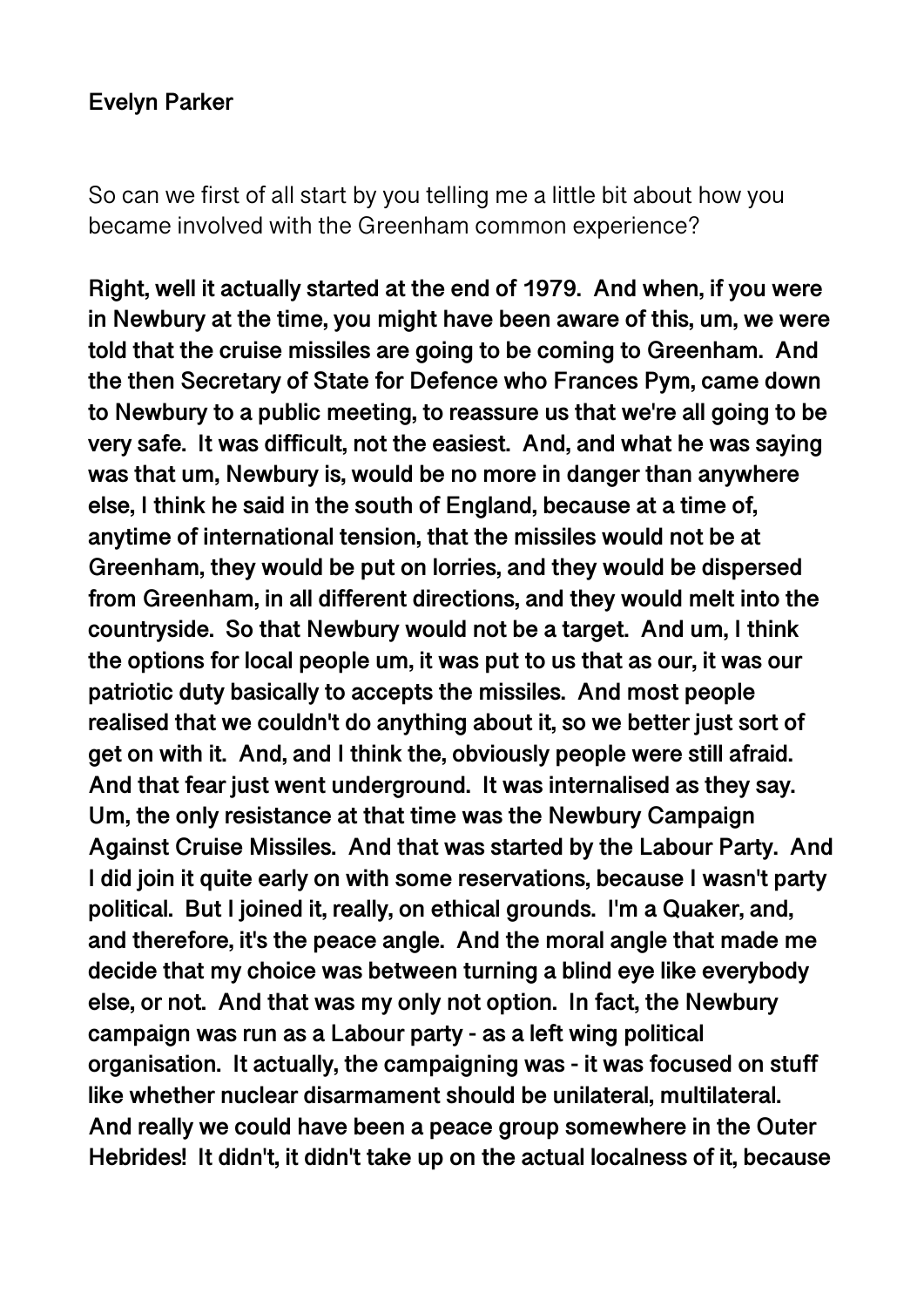**Greenham, being in Newbury, you will know - it's about less than a mile from the town centre.** 

Uh huh.

**Yeah.** 

So, were these, was CND very much involved then in this Newbury campaign?

**Yeah, we affiliated - we affiliated to CND, but we worked independently, and we did one or two marches, and that sort of thing. We leafleted, we were out in the, in the square.** 

Uh huh.

# **But they were that sort of leaflets, it was all political stuff.**

Uh huh. So was it the Labour Party, um, centrally that were taking up this movement, or involved with this movement? Or was it the local Labour Party?

**It was the local Labour Party. Yes, and Joan Ruddock who - was she an MP? Anyway, she certainly has been an MP. And she was the lead figure and the public persona of it. And um, it supported pretty well for a while, but at that level.** 

Um hum, um hum. So that takes - that sort of was in '79. Sorry, '79/'80. So then, at what point did the focus then go towards Greenham itself - Greenham common itself?

**This is where the women come into it. So, that was 1981. We did in fact, um the Newbury campaign, one of the things it did was host, quite a number of pilgrimages to Greenham. Oh, yes, and the women weren't the first. And most of our energy actually went into baked potatoes and that sort of stuff! And the, but what they did when they came on their**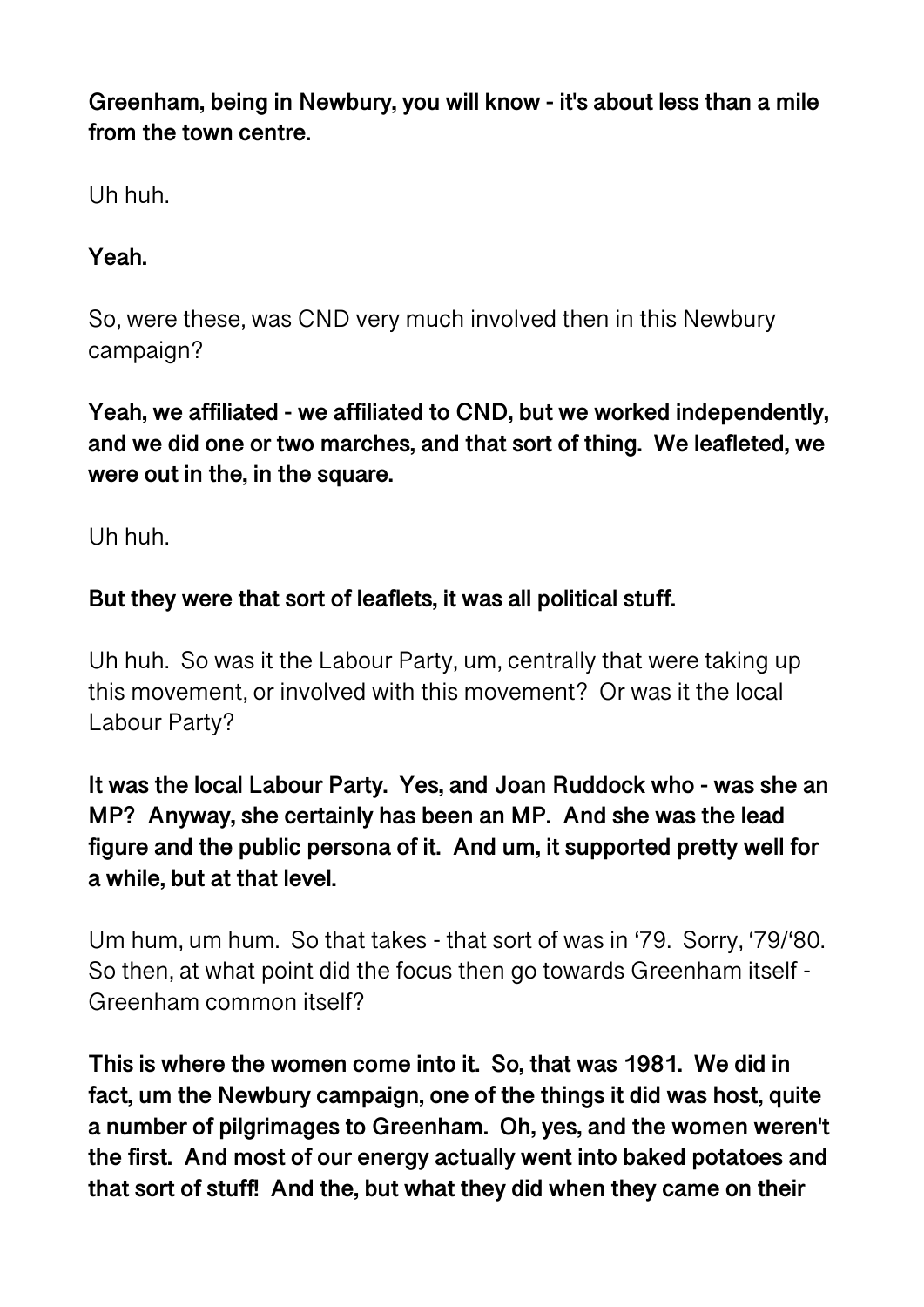**pilgrimage, they waved their flags, and then they went away. But what was different about the Women's March from Cardiff, they didn't just go away, they stayed.** 

Right.

**And I was quite scared for them at first. We supplied them with tents, because they hadn't come prepared - not to camp. And they were chaining themselves to the fence and that sort of thing, really daring stuff to me. And so we came up with tents and blankets, and food, and so that was, that was our main - the local women who were supporting it, but it wasn't women only at the time.** 

When you say 'we', was this actually the Newbury campaign, or was this the Quakers, or was this an informal group of women within Newbury that were supporting them.

**I'm wrong, it wasn't women-only at the time. It was mixed.** 

Right.

**And it became women-only after about 6 months, something like that. There was a big meeting at the camp, and the men were evicted, basically. Asked to leave. Yes, that's when it became women-only. So the support, the local support was from the Newbury campaign. But, and one of the things that that we did was um, get people from quite further afield involved, like Reading, Oxford, Swindon, Southampton. So they were coming up with foods and things like that, to support the women.** 

Right.

**Yeah. But it was 1981 I think before it went women-only.** 

Yes.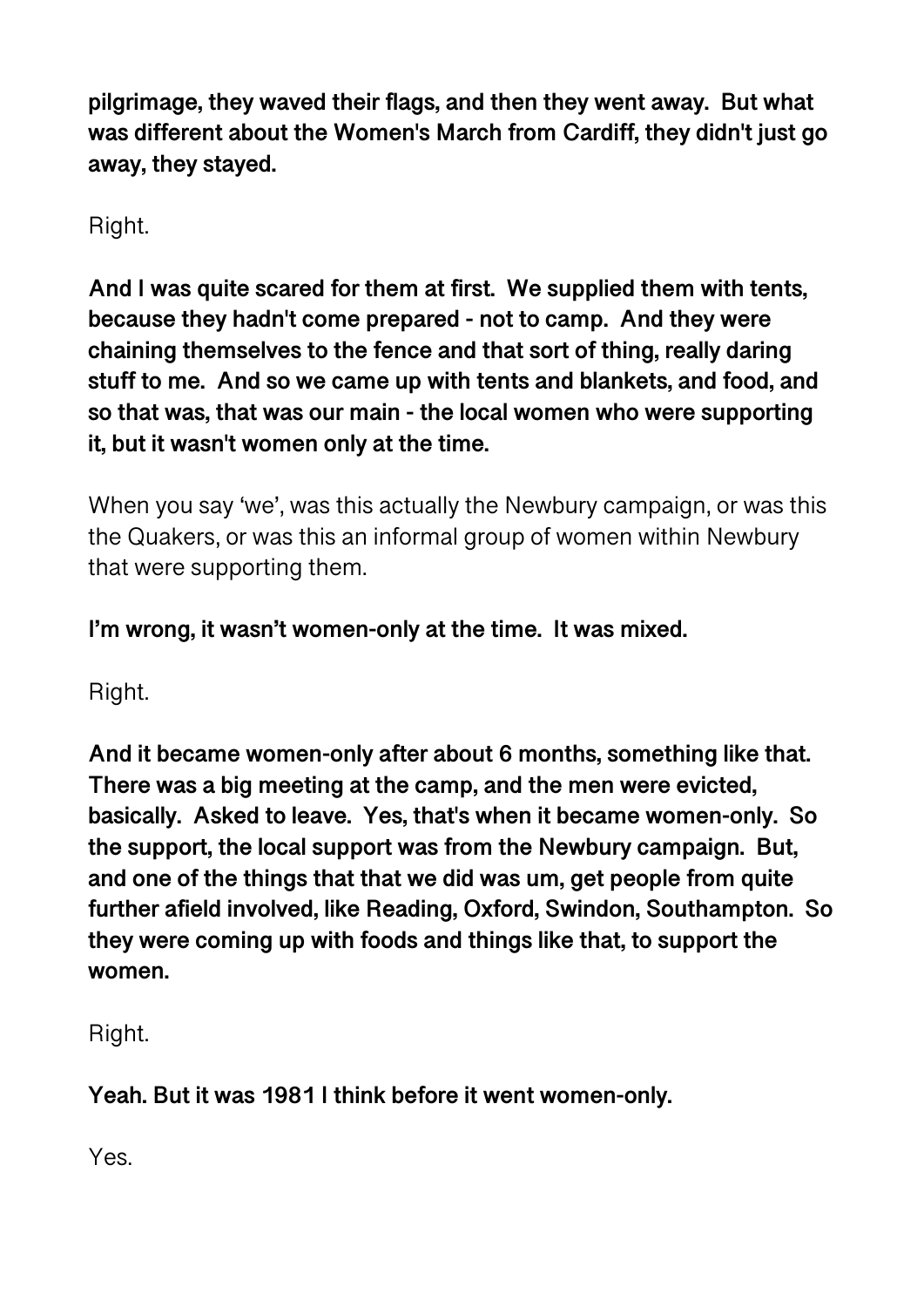## **And then after that, a group of local women materialised, you know, from the people who were already active.**

Right. So this group of local women who materialised, did they continue to live as residents, or did did some of the, actually move up to the camps themselves?

## **No, I think mostly we stayed at home. We were much more useful there. Because of-course the women needed stuff.**

Yeah. Right. Okay. And so, the focus of the local women's group was very much to support the women in the camps.

## **Yeah, yeah.**

What was the feeling about these, this particular local women's group towards the um, the camp, the camps, and the issues that they were standing for?

## **Well obviously we were supportive of the issue. And um, in varying degrees as it became more feminist, supporting that side of it as well.**

Right. Right. And, for instance, when they had um, surround the camp, various, did, did the local women, then go to join them?

## **Oh yes, oh yeah we were there, absolutely.**

Right, right. So very, you were basically very much Greenham woman, Greenham common women, but just living within the community of Newbury?

## **Yes. Off-base Greenham women!**

Off base, yes! That's interesting. What, what, what was the reaction to other residents, um, to both the women at the camps, and to local people supporting them?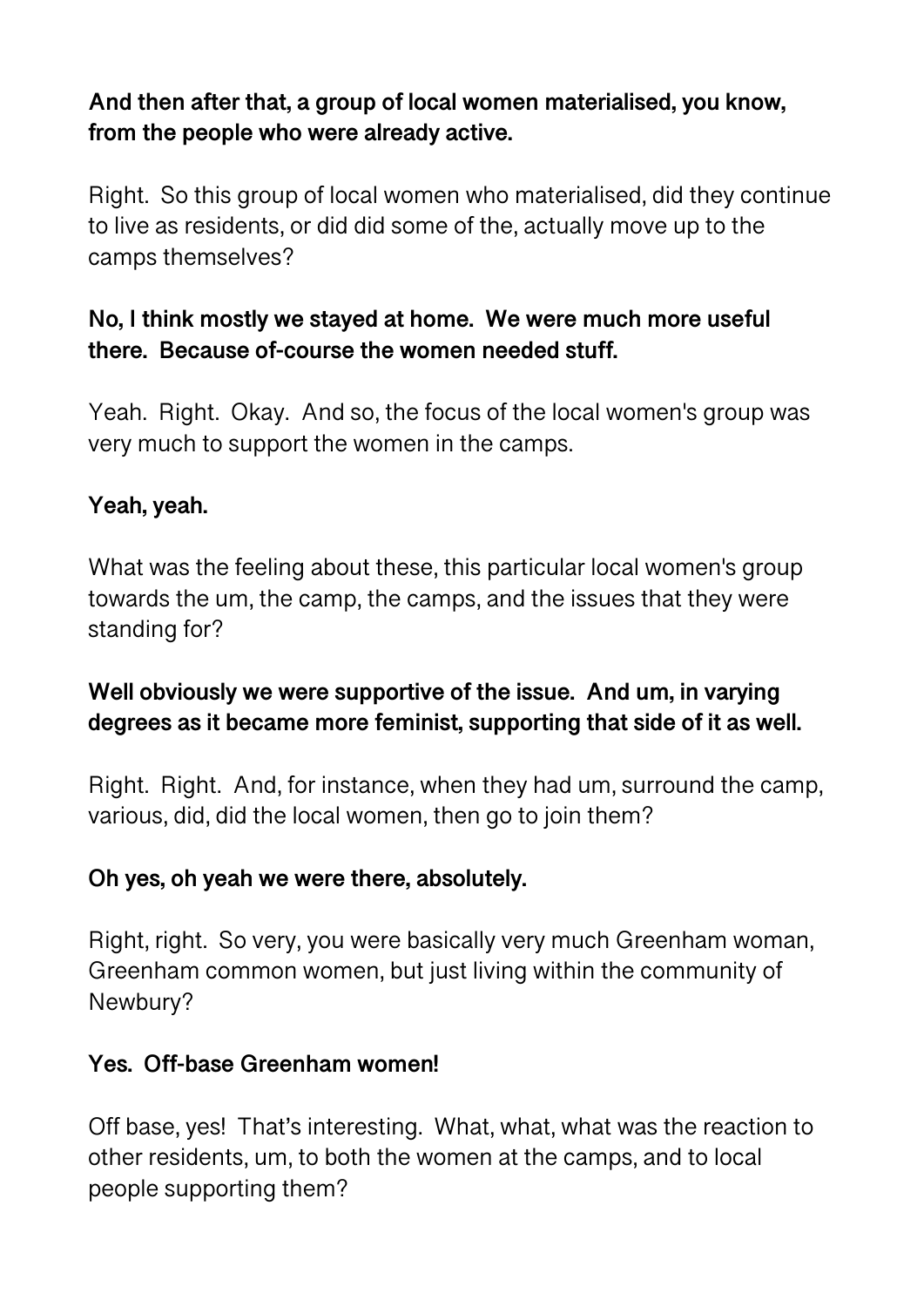**Um. Not very positive. My husband was a local builder. And um, he actually didn't really see the positive over my involvement. And I had to be quite careful, I had three children at the local school. And, I had to be quite careful um, not to raise my profile to the extent where they would be affected. And that was a bit of a tightrope walking act, you can imagine?** 

Yeah. That's, that is interesting. Um, did you feel that you were very much in the minority within Newbury, as supporters?

## **Yes. Very much.**

Yeah.

**If there was a silent minority, it was silent. The number of people who actually um, felt like us, but weren't prepared to do anything about it.** 

Right.

#### **That may have been the case, we wouldn't know.**

Exactly. What um, in what ways did the other local residents, and I say "other" in quotes, voice their opposition?

**Um, I think it probably started around, it was, it first started when there was the first ring round the base, the big event, which was '82. And an awful lot of disruption was caused by all these thousands of women descending from all over the country. And basically bashing the fence down, and leaving litter, and you know, not adequate toilet facilities. You know, that sort of thing. You can imagine how the local population was affected.**

Yeah, absolutely. Um. And so the local people, how did they react to this? Yes, they were in opposition - did they take any actions?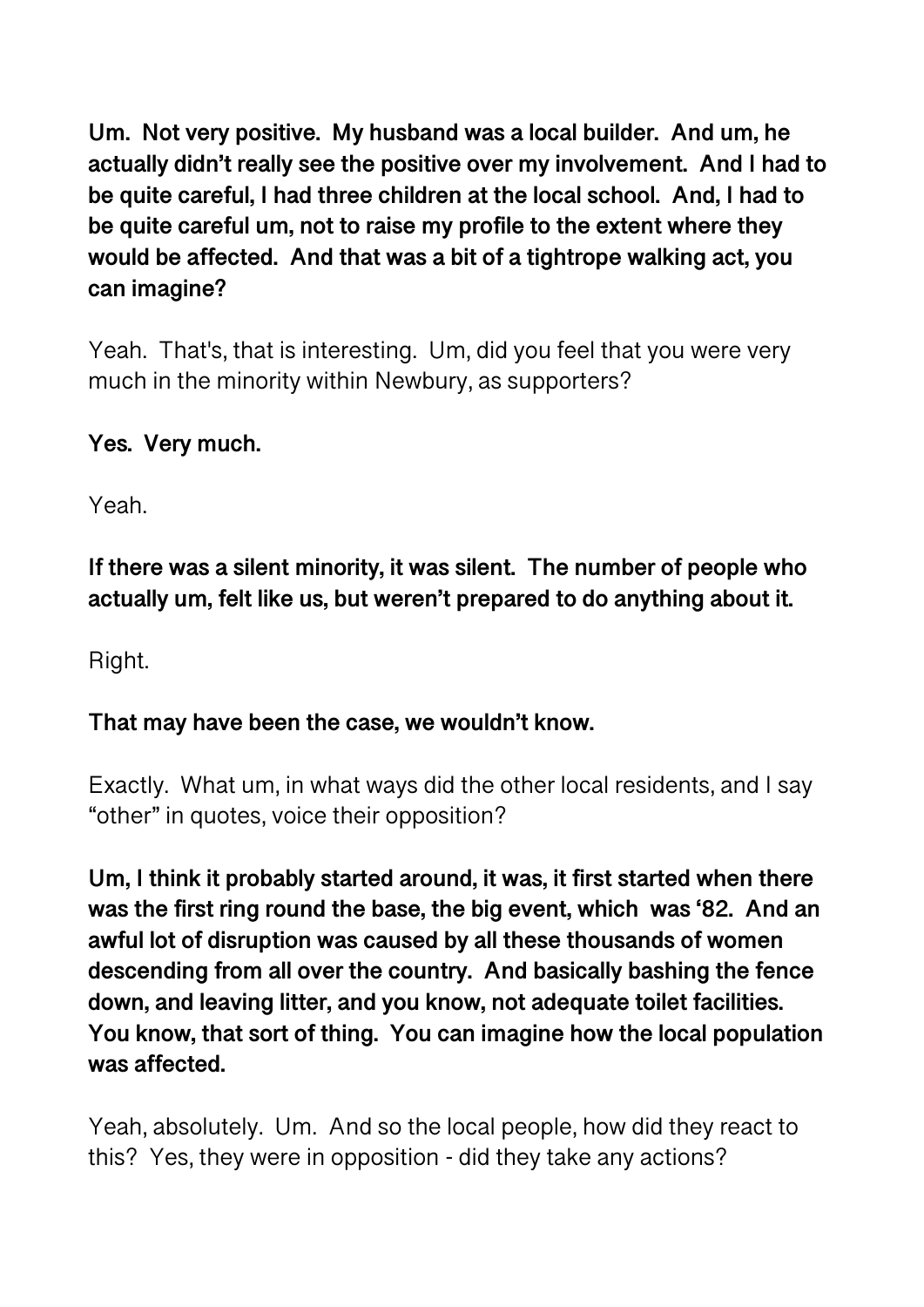**Um. Yes. I've got a lot of newspaper cuttings, um, which you'd be welcome to if you can get hold - come and get them. From the local paper. (Inaudible) correspondence, and a lot of it pretty hostile. Or some of it supportive. But there was an organisation that called itself RAGE, which is Ratepayers Against Greenham Encampments. Um, they started up, and they were - they put cartoons in the local paper, which I'm surprised that the Newbury News actually published because they were fascist - visibly fascist. And I suspect that, particularly when it didn't take off, I don't think it really took off because of the image that it presented. But in the meantime they did throw maggots, and you know sort of physical harassment.** 

Right, right. Yes, I've I've heard about that actually very recently. The lengths to which they they went to make the women feel very...

### **Unwelcome.**

...unwelcome. Yeah, absolutely. That's interesting. So this movement RAGE was fairly short lived?

**I think it was, yes. Less than a year. They were just awful. And I think you know, people, people just basically two lots of awful. Yeah.** 

But you had these women raising the profile of the fact that the missiles were there. Did, did local people's attitude change towards the presence of the missiles?

**I think the, um, it's difficult for me to judge that. Because er, having taken this public stand that I had, I wasn't in with the sort of people that that you're talking about.** 

Yeah.

**But um, I think that the fear just went further and further underground. It became, you know, less and less - people, local people were faced with the awful missiles, and then the awful women, as well. And there**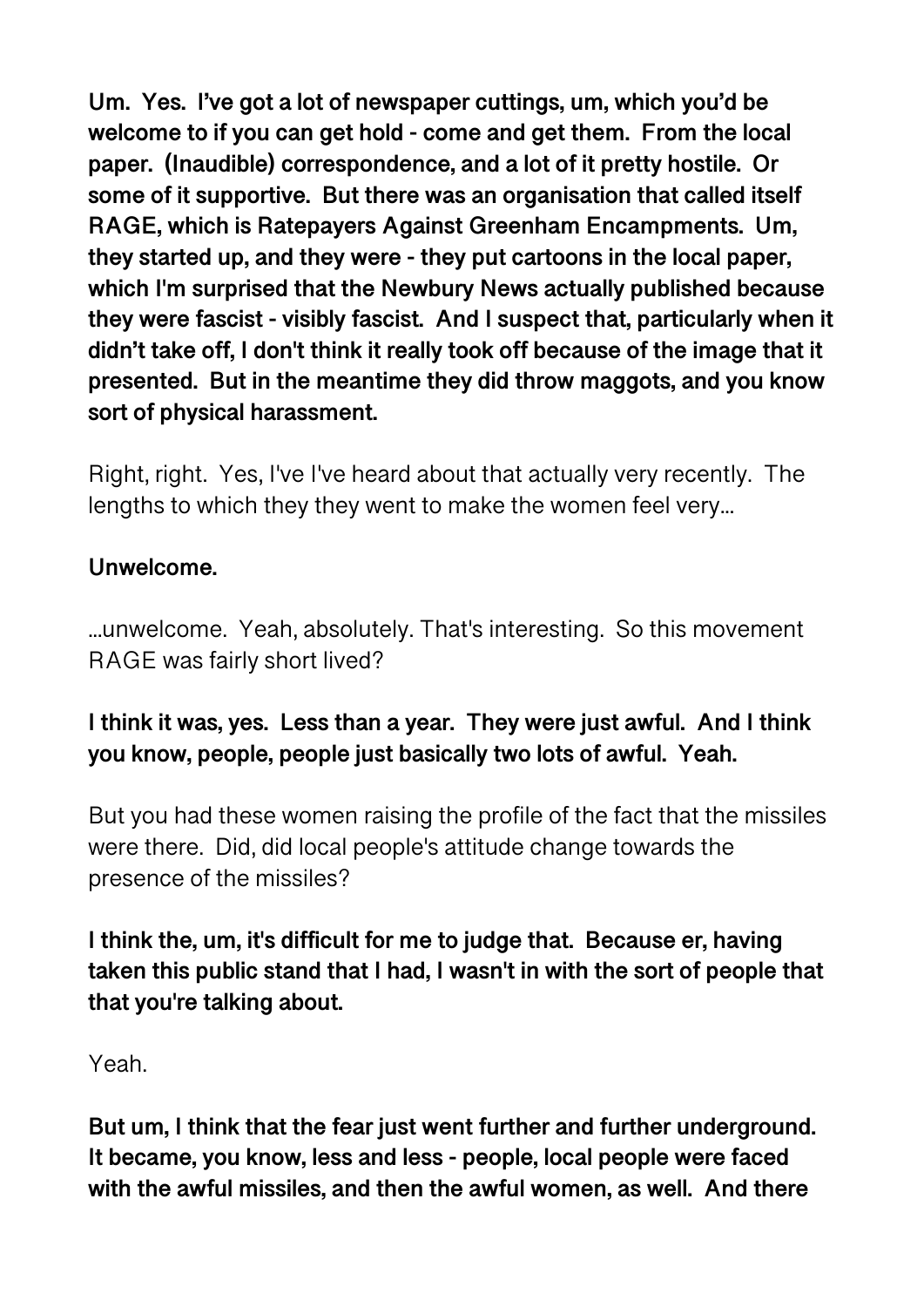**was a definite tendency to pinpoint on the women who they could do something about, and not look at what was behind the fence. And that was a definite oh yes, it was so obvious that that's what was happening. It was you know, a strategy to, avoid talking about the real horror.**

So you're saying that that the individuals felt they couldn't - felt isolated in their fear?

## **(Inaudible). Yeah.**

Right, right. I mean, I remember seeing many Greenham women around Newbury at the time. What, what was the response to the women using the local facilities?

**Um. This is where the Quakers came into it. Because that did become a big problem. And what we did at the Meeting House, in a way were you aware of the Meeting Houses in Newbury? Probably not. It was at the back of the bus station. Anyway.** 

I know where you are. Yes, yes. Yes. I do know. Yes, exactly. Yes.

## **So what we did, we installed a washing machine and a shower. And initially, a payphone as well, but that didn't work. So that went. So that women could clean up as they came into town.**

Right. Right. And was this something that was managed by the, by the Meeting House, by the Quakers, or was it managed, was it just a facility?

**We installed those in the Meeting House. And, and we were given by - a Quaker had bought us a part time worker who could help to organise things and see that things worked.** 

Right. Yeah, yeah. What was the perception of these women?

**By the locals?**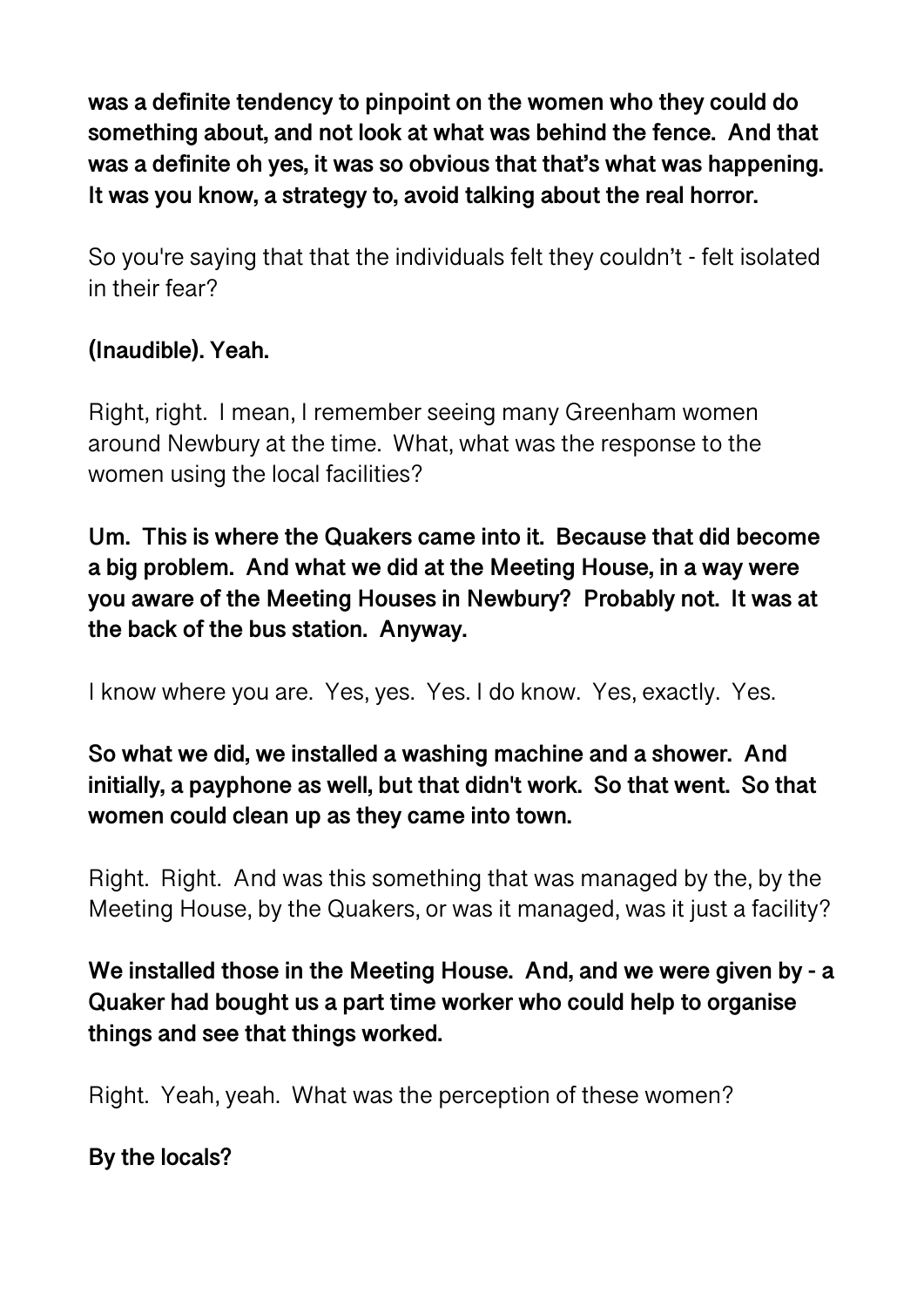$U<sub>m</sub>$ 

## **Probably mostly negative.**

Um um. Were they prevented from using local facilities?

## **I'm not aware that they were prevented, I haven't heard that.**

No, no, no. So for instance, shops, pubs, um, facilities like that - they not necessarily were welcomed, but they weren't rejected?

# **I think they weren't prohibited, but they certainly weren't particularly welcome.**

Right, right. And what about the local police, what was their response?

# **Well, they were obviously much involved with the evictions. And the roundabout '84/'85/'86 - the middle of the '80s, the Thames Valley police were involved with the cruise convoys, policing the cruise convoys.**

So what way were they involved, the Thames Valley police?

## **They were charged with ensuring the safety of the convoy.**

Right, ensuring the safety of the convoy, right.

## **So from the local point of view.**

Right, actually, I'll just - so when you say ensuring the safety of the convoys, I'll come back to something else in a moment, you mean, the safety from what aspect?

**Public safety, so that they had a safe passage, and that they weren't causing obstructions, or anything that they would do with normal traffic. Except of course they had to supply export for each convoy.**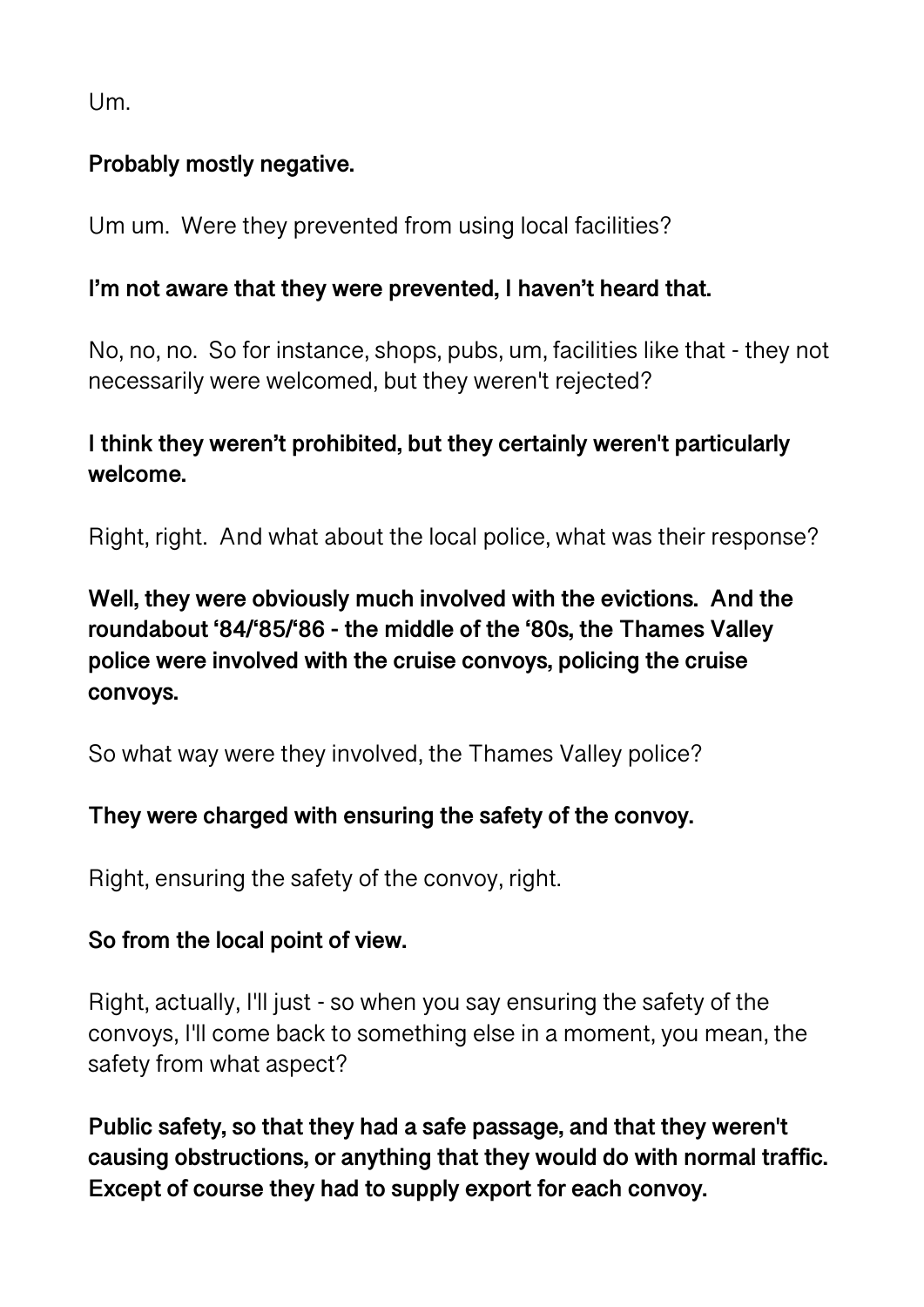Right. And was the fear for the convoy's safety because of protest against the convoys, or just a general accident safety, insurance safety?

**Oh, no both! Yeah, the convoys, they only started in 1984 when the all the missiles have been landed. And they, and all the the launchers, and the support vehicles - there was quite a lot in the convoy - they had to practice, practice nuclear war was what they would do in the event of having to disperse into the countryside. And they had to do that regularly. And this is where Cruise Watch comes into it. Because ofcourse, they were going off base. And the women did the protests on on base. Cruise Watch did the protests off base.** 

And how who organised Cruise Watch? Was that done, was that initiated from the Greenham women themselves? Or was this a local initiation?

**It was a local initiative. And they way it worked, a group of maybe half a dozen of us, got in touch - again with all the surrounding peace groups. Again, talking about Reading, Oxford, Swindon with west, Southampton, and even further afield than that. And set up a telephone network so that when the convoy left Greenham, we would be informed by the women. And we would alert people further afield, and then on the trunk roads, and report back if they started a convoy. And that worked extremely well. In fact, it worked so well that we caught them every time.** 

## That you?

**We caught we caught the convoy every time. The whole object of the exercise is to make nonsense of this idea that they could go out and secret and melt into the countryside without anyone knowing, which of course is rubbish.**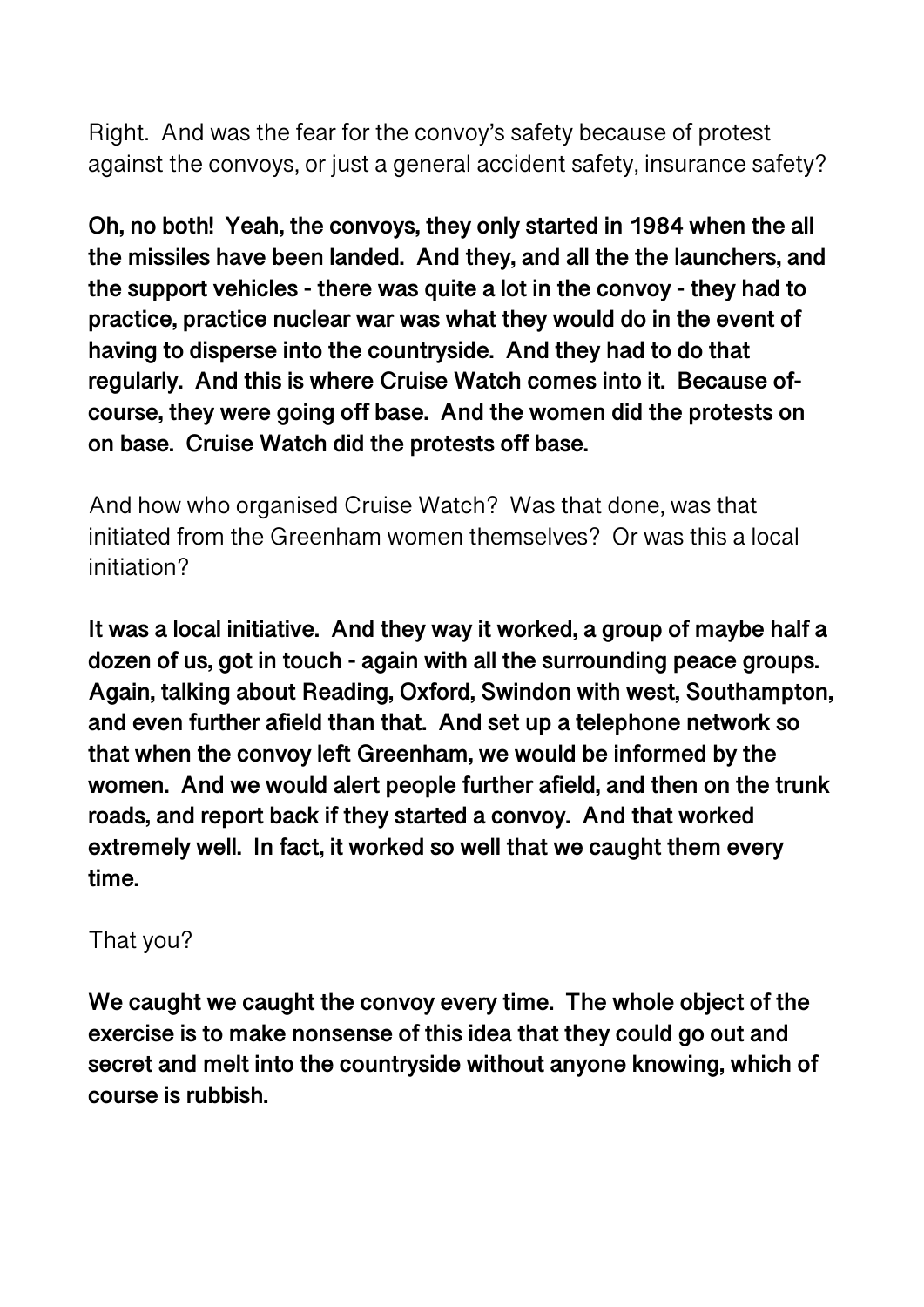Right. So when you say 'caught the convoy', are you saying that you actually prevented them from doing what they were, what they intended to do?

## **We prevented them doing it in secret.**

Right, right. So for instance, supposing you come, you know, you caught or identified a convoy. Um. And they got to whatever site they were intending to arrive at. So then your local peace groups, they would then just hang around, or were they able to be more disruptive than that?

## **Oh yes, more disruptive than that - within all the confines of nonviolence.**

Right. So what kinds of measures did they take?

# **Er. If you could stop the convoy, that would be ideal.**

Right.

**If you could climb on the convoy that was even more ideal! (Laughs). On one occasion, one of the, actually one of the women was able to put a potato down its exhaust pipe! The exhaust pipe of one of the launchers which are - they're pointed upwards, they're not like a car exhaust pipe. I don't think she knew what she was doing. But anyway, she had a potato in her pocket, she climbed up there and popped it down, and it stopped the whole convoy! (Laughs). It's wonderful!** 

Wonderful! Supply potatoes all round and you just sorted the whole thing. Were you or your husband, I mean, what what roles did you play in this, in the Cruise Watch?

## **Um. I made it my business to...**

(Dog barks). Excuse me. Sorry.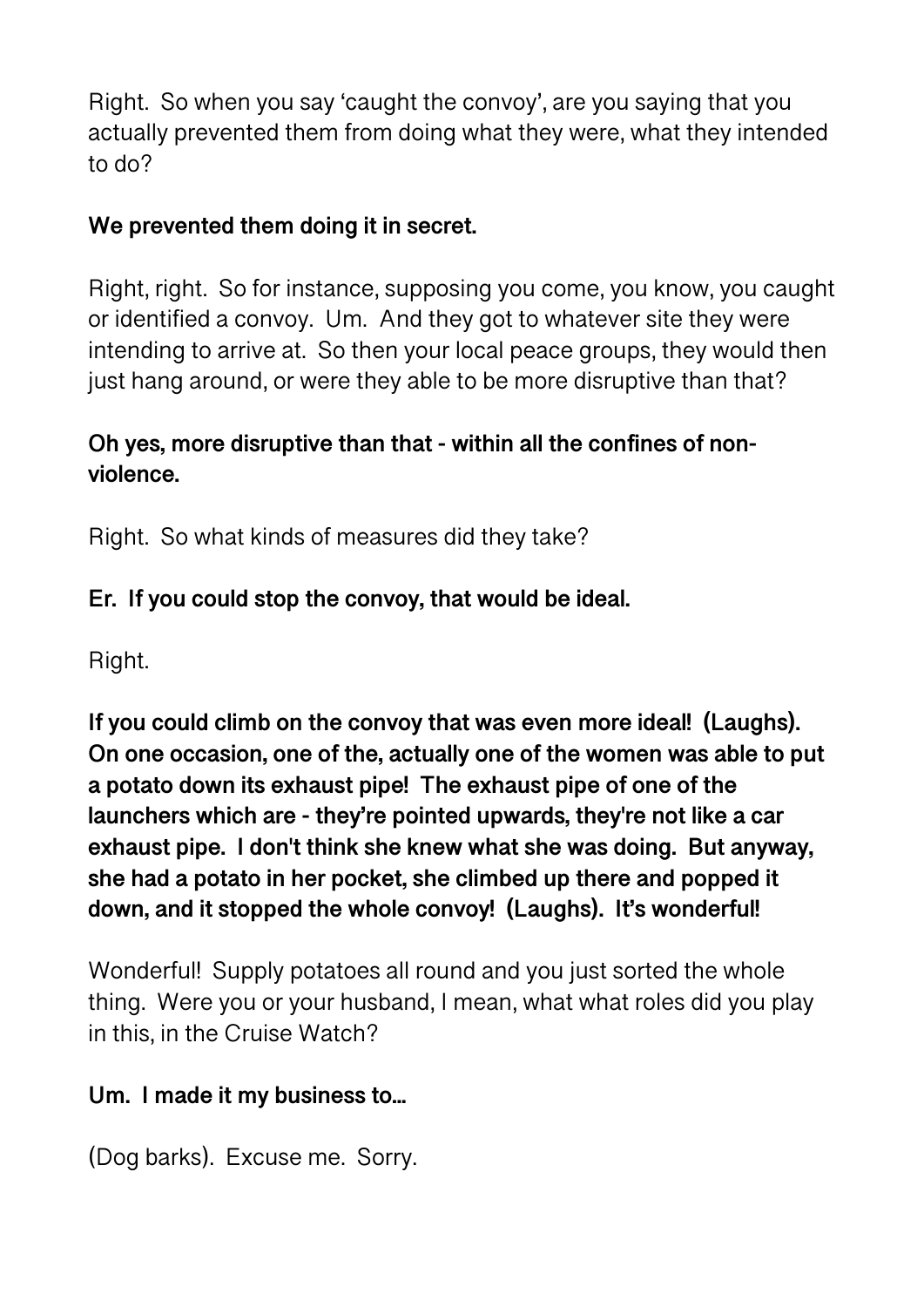**...Each time we got advanced notice from the women, because they - it didn't take them long to spot when the preparations were happening on the base.** 

Right.

**So we would get a few hours notice. And they always went out around midnight - all down at night. I made it my business to pick up a van load of women and be somewhere in the first 3, 4 miles of their journey. And as they - in hiding, but as the convoy came, we would jump out and wave our banners, and throw our paint or whatever we were doing, just so that they could not get away from the fact that they have been spotted. And they were not going out in secret. That was my mission. I just did that month after month.** 

What, what - I mean, you must have been being confronted by the Thames Valley police.

## **Yes. (Inaudible).**

(Laughs). I mean, were you arrested?

## **Um, was I arrested for that? I don't think so. Not for - not on the Cruise Watch.**

You clearly arrested for something else. What was that? Was that for other protests?

#### **Yes. Oh, that's going into the base.**

Right.

#### **We all did that, that was just bread and butter.**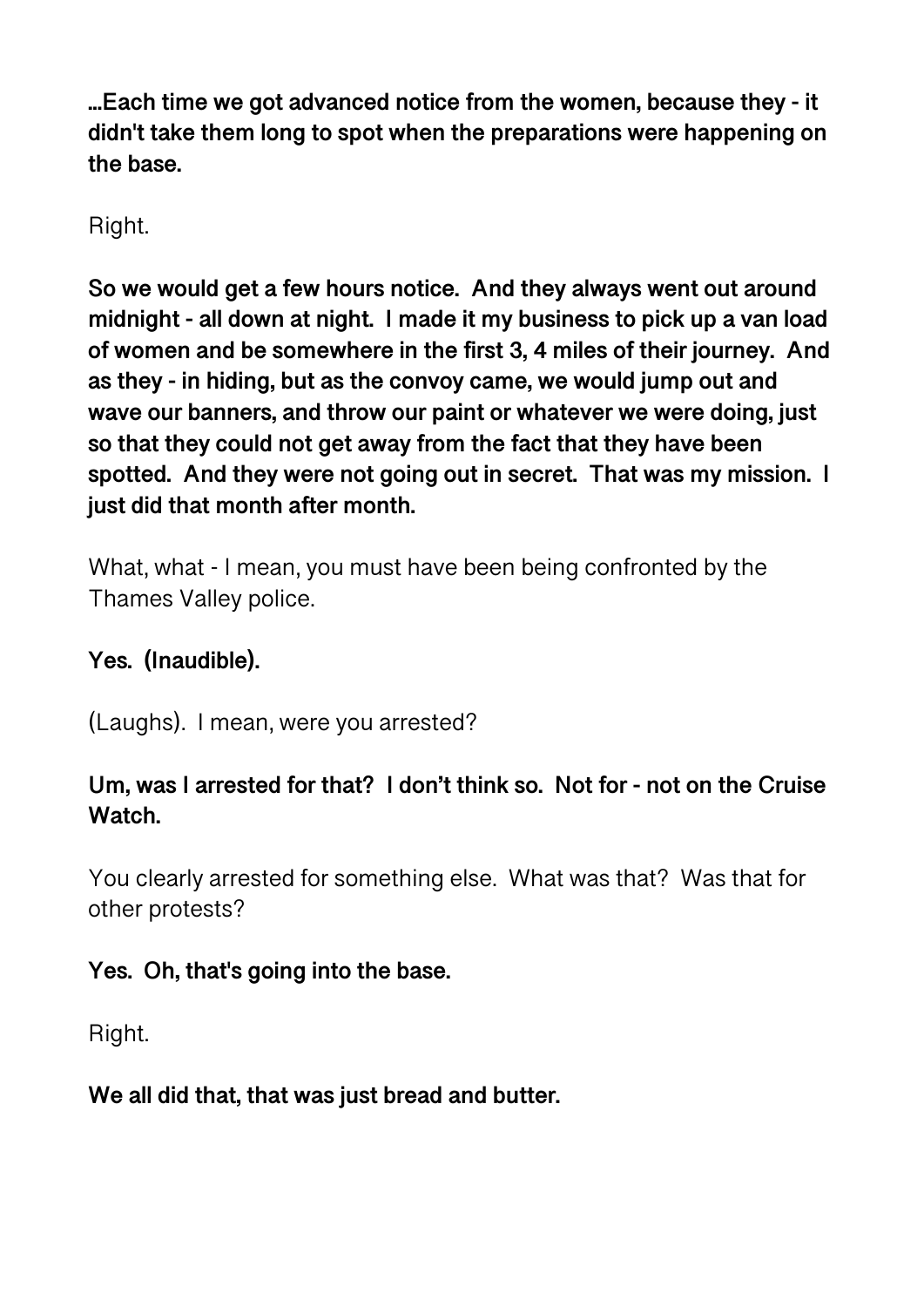(Laughs). So was that very much part of the peace camps when you went into the bases through the fence. Was that with the women themselves?

## **Oh yeah.**

Yeah. Yeah. Yeah. So were the Newbury police, were they a part of the Thames Valley police, or were they separate?

## **No, they're Thames Valley.**

Right, right. And when people were arrested, er, were they just cautioned and freed? Or where they kept in prison - in the cell or confined?

## **Both - horses for courses, and that. I think it very much depended on the situation. But this is where the bylaws come into it, because - have you, have you had the bylaws story?**

No, no, I don't know that at all.

## **Oh my goodness!**

Sorry, sorry! (Laughs). Please tell me.

**The women just habitually broke into the base. And it was it constituted a civil trespass.** 

Right.

**So that, and they couldn't be arrested for it, they could be asked to leave. And um, and be made difficult. And so the MOD responded to that problem by instituting bylaws. And which made it a criminal offence to go on the base, and a different kettle of fish altogether, and then you did get arrested, and then would have to go to court. And you**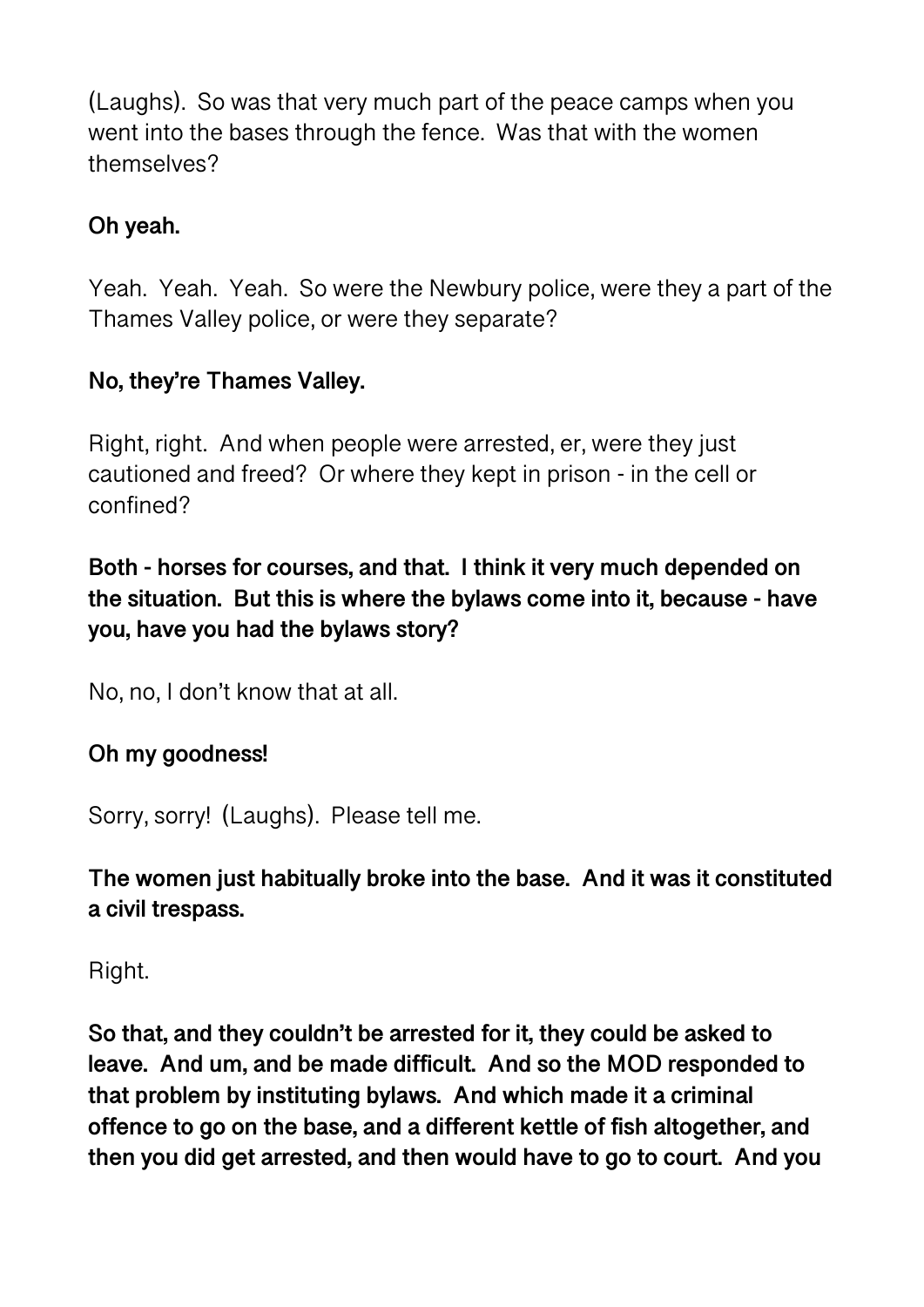# **would have to either pay a fine or go to prison. I'm amazed that you've spoken to all these women and you haven't heard this story!**

Well, I mean, the, the, the, people I spoke to, they haven't gone in, they didn't go into this detail, which I find absolutely fascinating. So did the Ministry of Defence did they actually change the description of the base because it was ostensibly, I presume, still common land?

**Ah! That came a bit later. When two women in particular, Jean and Georgina, who took it upon themselves to look into the history of the base. And they worked together with a local person called Leslie Pope.** 

Right. Yes.

**And Leslie was au-fait with it. He was happy looking at Acts of Parliament and stuff like that.** 

Yeah.

**And, and he worked out the history of the base, and that in-fact it had been commandeered for the war effort. But when the war regulations terminated in 1960, the MOD forgot that they handed the base back temporarily, that they didn't extinguish the commoner's rights. So the commoner's rights, they attach to property and not a person. And they attach to a number of properties around Greenham and Greenham Common.** 

Yes.

**And Leslie, bless him, discovered all this, and together with the woman they worked on - in-fact what Jean and Georgina did was when they were charged for trespass, infringement of the bylaws. They pleaded not guilty on the grounds that the bylaws were illegal because they excluded the commoners. And that went backwards and forwards to the magistrate's court, then it went up to the county court, then it went up to the High Court, appeals in the meantime on both sides, and**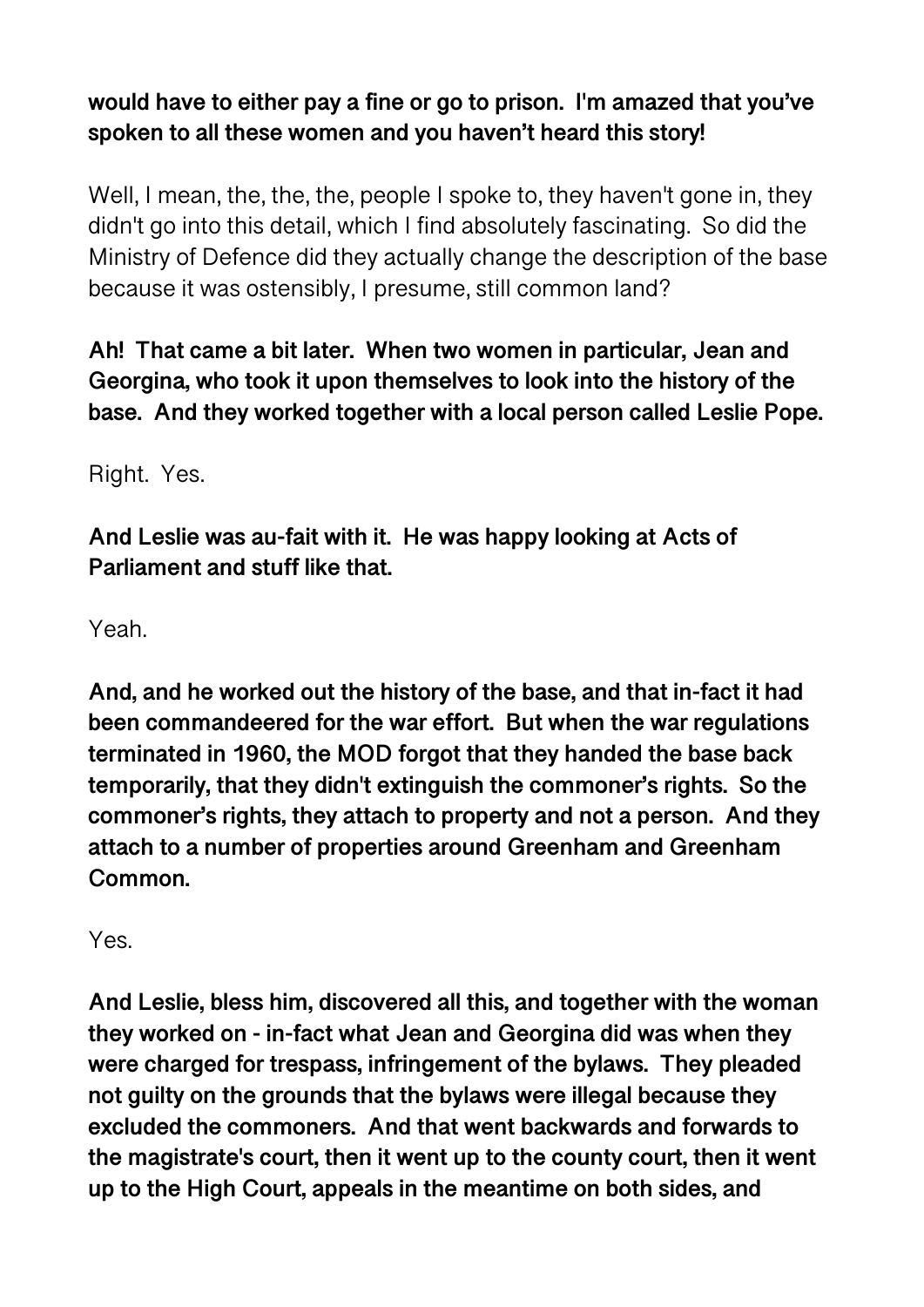**eventually ended up in the House of Lords. And The House of Lords ruled that in-fact those bylaws were illegal. But this wasn't until about 1987/'88, possibly even '89. And all those arrests, in-fact, there had been hundreds of arrests made in the meantime. They all were illegal, and had to be overturned**.

Right. Now. Yes. I was aware that it had gone to the High Court, I hadn't appreciated um, the implications of the finding that it made all the arrests, actually illegal.

## **Yes, yes. They were allowed to claim compensation.**

Excellent. Thank you for clearing that up. There were so many aspects of it that I was aware of, but hadn't put the whole picture together. So yes, that...

## **Yes, I'm amazed.**

Yes, I've sort of, I've been told bits and pieces. But er, yes, that, that is really interesting. There is something before that I really wanted to ask you. I probably come back to something else in a minute, but um, there has, some of the women, and we have asked women about illnesses that occurred as a result of being in the vicinity. What, what are you aware of?

## **Are you talking about radiation?**

I think that, I mean, I'm going to interview somebody about it, but this is what um, they're suggesting. Um, and then having its implications there after.

## **You're talking about zapping.**

Exactly. Now, how did that happen?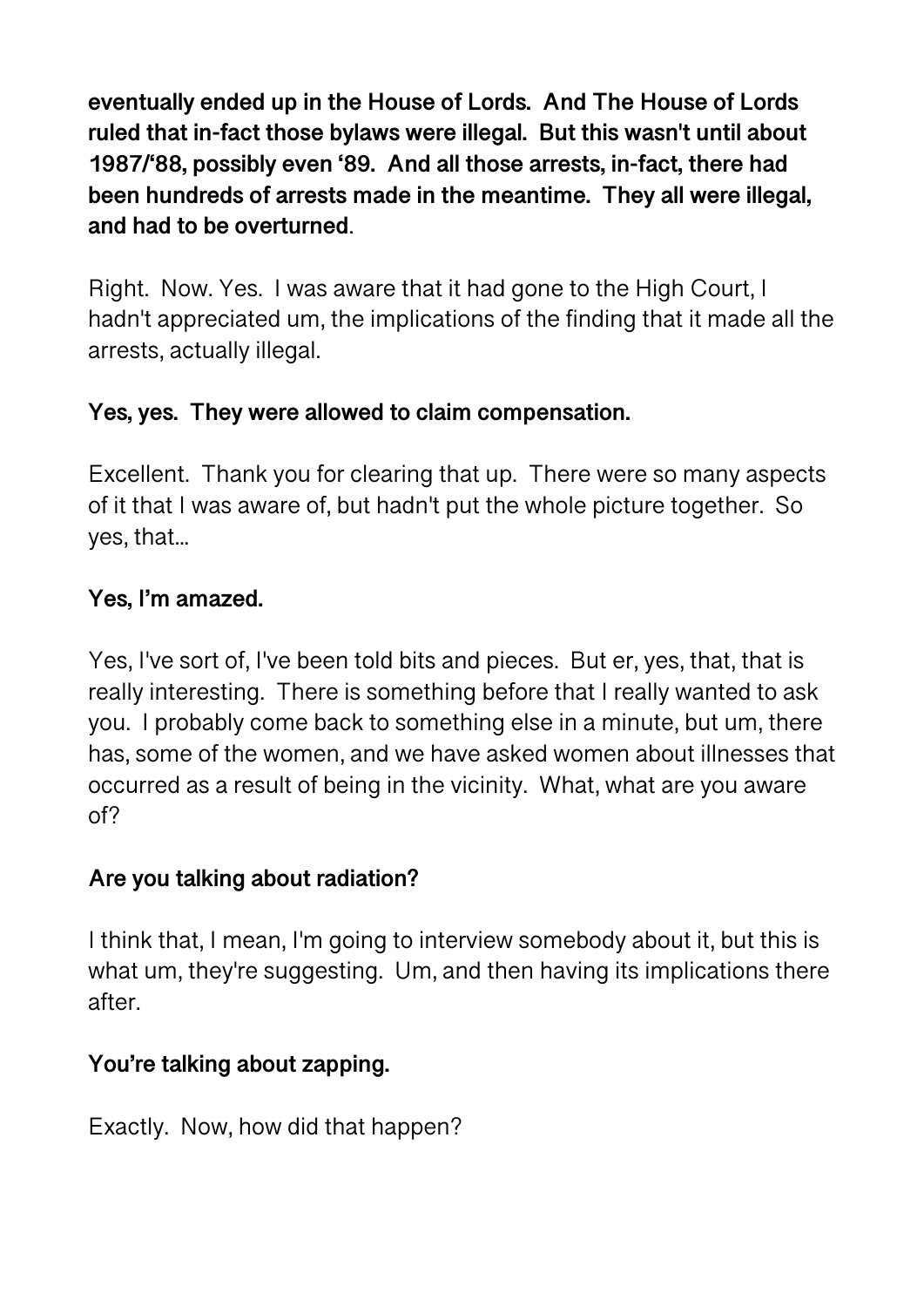**Um, I became aware of it at Green Gate, which is the only gate that's actually not on the road. So it's way off road by about quarter of a mile. And so it doesn't affect the general public. But the women there started having headaches, menstrual problems. And they became convinced that they were being targeted with microwaves from inside the base. I'm not sure that was ever actually proven.** 

But that was then, as far as you understand it was very much confined to a particular area of the base, ie the Green Gate.

#### **Green Gate, yeah.**

Interesting. Just move on to um, commons, again, the returning of the base to common land. Were you involved in that?

### **Oh yeah, very much so! (Laughs).**

Right! (Laughs),

**It was quite a small group. And what happened was after The House of Lords ruling, of-course the MOD had to do something about it. And they had to do something quite quickly, because the Americans at that time - 1987 was the INF Treaty. So the Americans at that time, were thinking about their next Greenham common. So they had to move fairly quickly to get rid of the commoners. And the way they did this was they offered to meet - there were two commons: Greenham Common, and Crookham Common. And Greenham Common, and the base straddled them both, or parts of both. So the MOD wanted to call the commoners together. One meeting for Greenham, and one meeting for Crookham commoners. And the initial response from the communist was no way are we prepared to sell our rights. But that slowly changed. And the, what Commons Against was, a group of local people supporting three or four commoners who, despite the change in attitude, and the, the growing preponderance of commoners who are prepared to accept money for their rights, to support the ones who were**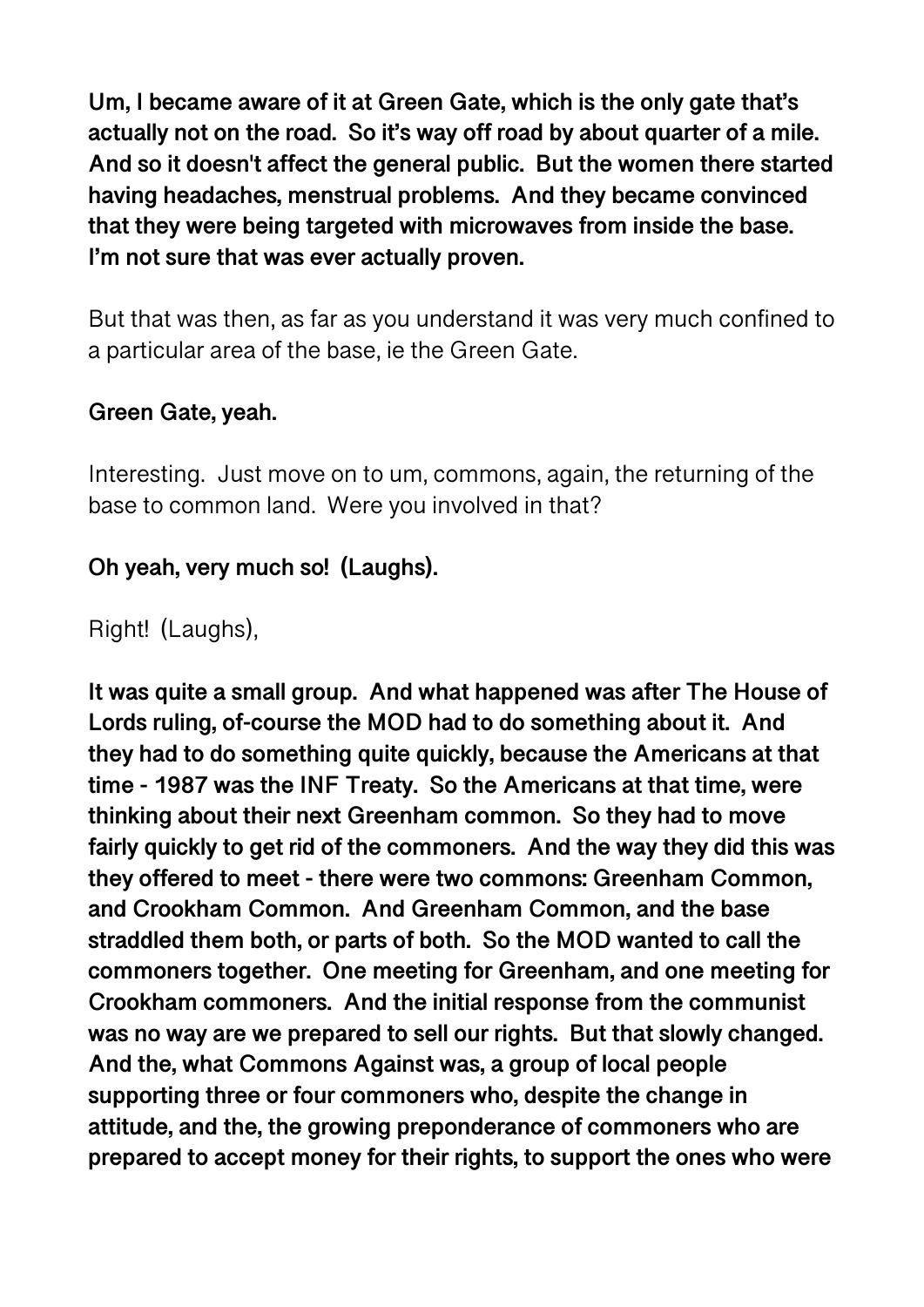**sticking out. And, and that got quite hairy. And that really was, they were subjected to some considerable pressure.** 

In what way - how?

**By the Commoners' Association. And by the MOD, because it involved court actions. And those commoners were given an ultimatum at-least twice that either you accept the money, or we will have to compulsory purchase the whole lot. And everybody will lose their rights and they won't get the money. So that was the pressure. And they did stick it out. And in the end, the MOD did give in.** 

What - those who were prepared to accept money, they were prepared to surrender their rights?

### **They were prepared to sell the rights that were attached to their property.**

Right. Right. Which would then have become the property, well, the owner, owned by the Ministry of Defence?

### **They would have ceased to exist, the commoners' rights, they would have ceased to exist.**

And, and the common itself would then have become the property of the Ministry of Defence?

### **It would have been deregistered, it would have come off the commons' register.**

Right, and then up for sale?

**It would have ceased to be a common, and that would render it open for use by the military. Unimpaired use by the military.**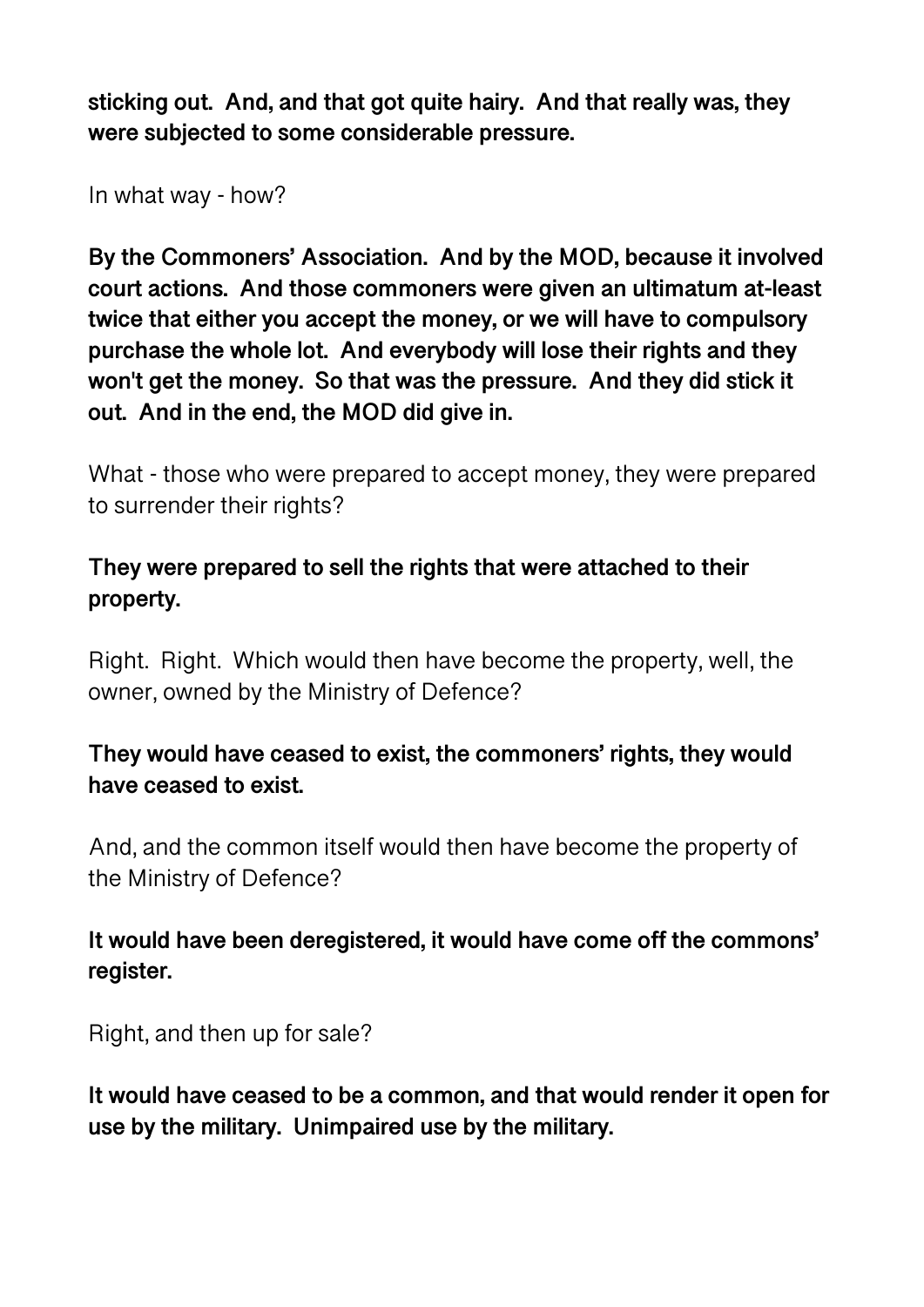Yes, but if if they've surrendered, and so if the ministry leased it, who would they be leasing it from?

## **From the District Council. Newbury District.**

Right, right. So, so therefore, was the District Council trying to attain this, or - which side were the District Council?

## **I think they were keeping well out of it! (Laughs).**

(Laughs). I don't blame them, from what you're describing. So I mean, they would just have been the recipient. They actually weren't involved?

**I don't think they were the owners at the time, I think actually the MOD was, but don't quote me on that. Because that's a legal nicety, whether it was a District Council leasing it to them, or whether they - probably more like it was a lease - I don't know.** 

Can I just return to on the common, um the women in their camps, as I understand it, there were evictions, there was a process of evicting, what form did that take and who evicted them?

**Newbury District Council, and they appointed a the team of bailiffs, and the job of the bailiffs was to go round the camp at least once every so often. And everything that was on council owned land had to be cleared. So what the women did was pick up all their belongings and put them in prams, and whatever they could. And go onto the highway, which was not council owned, where they could not be evicted. And when the bailiffs had moved on to the next camp, they went back. Which meant that basically, they had minimal, minimal belongings. And um, they lived hand to mouth. And the only way they survived was that they will be constantly supplied with new furniture, blankets, food all the time.** 

From yourselves?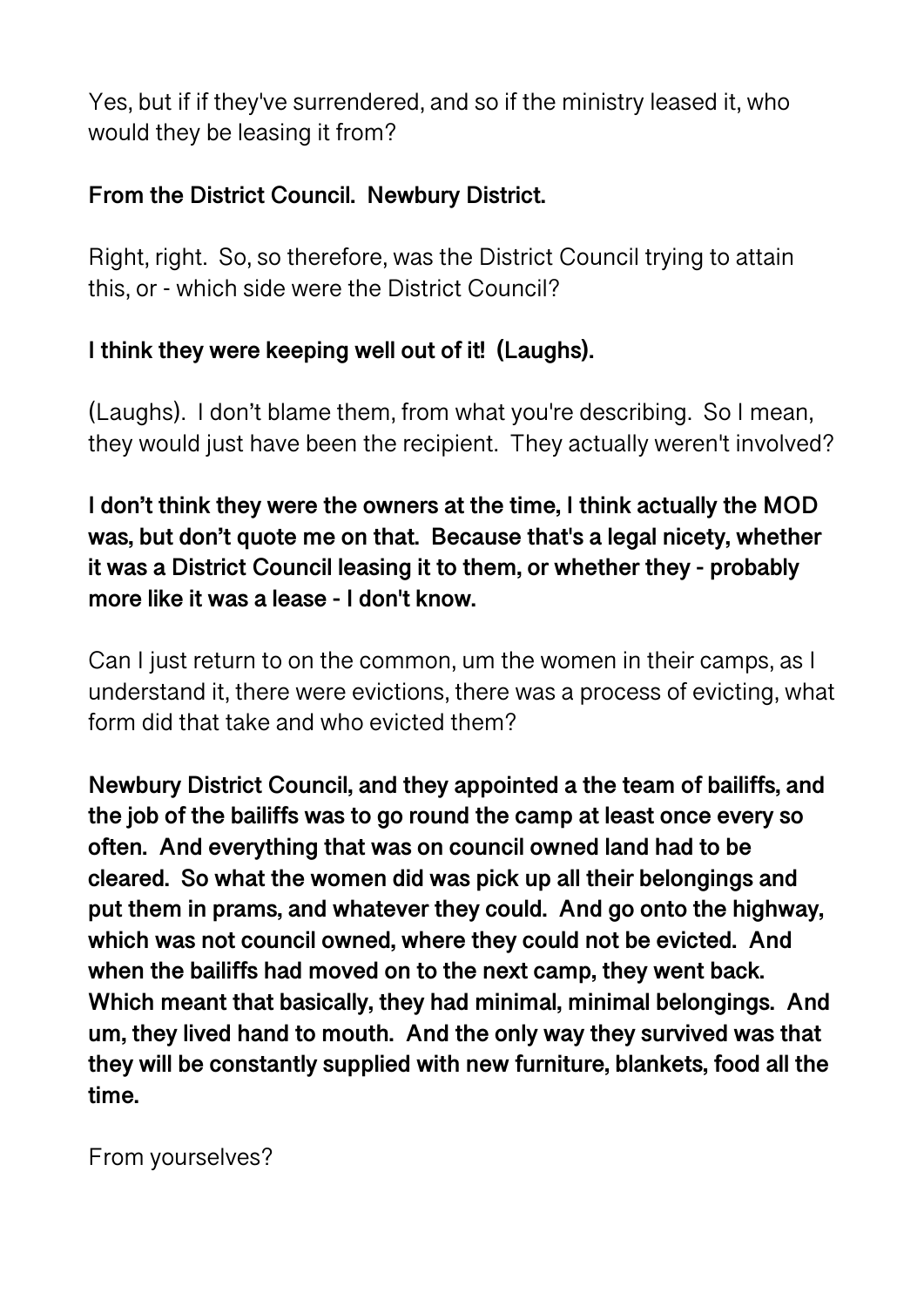**Not just us, no. From people all over the country, people came. Yeah, constant stream.** 

Yeah, yeah.

**I've actually got upstairs a rocking chair, which was donated to Blue Gate. And evicted, and I managed to save it and put it in the van. (Laughs). And I've still got it.** 

I love stories like that, and articles like that, that have got such a history. (Laughs). How wonderful. No, that's, that's really interesting. So since then, have you continued your interest and, and support for disarmament?

**Oh yes, of-course. You know, yes, if you're for something on principle, you're unlikely to just drop it. We have looked at Aldermaston quite a lot, and I participated in the local group in Reading which took an interest in what was happening at Aldermaston. Didn't do so much of the protests, but rather looked at it as a local thing. Um. The effect it had on the people who live around. So we were worried about the radiation, for instance. Yeah.** 

And did you think there was evidence of radiation from Aldermaston?

## **Oh yes. Oh yeah.**

And how did that, how was that transmitted? Had they got nuclear er, sources? What, what was creating this?

**Plutonium. And that means that the debris has to be got rid of, and it has to either up the chimneys, or into the water. So, and I think the airborne pollution from Aldermaston probably was more significant in the 1960s, around that sort of time - before they really started cleaning up, and I think they did clean up quite a lot. They did at-least two quite comprehensive soil surveys, which did show mini hotspots of plutonium**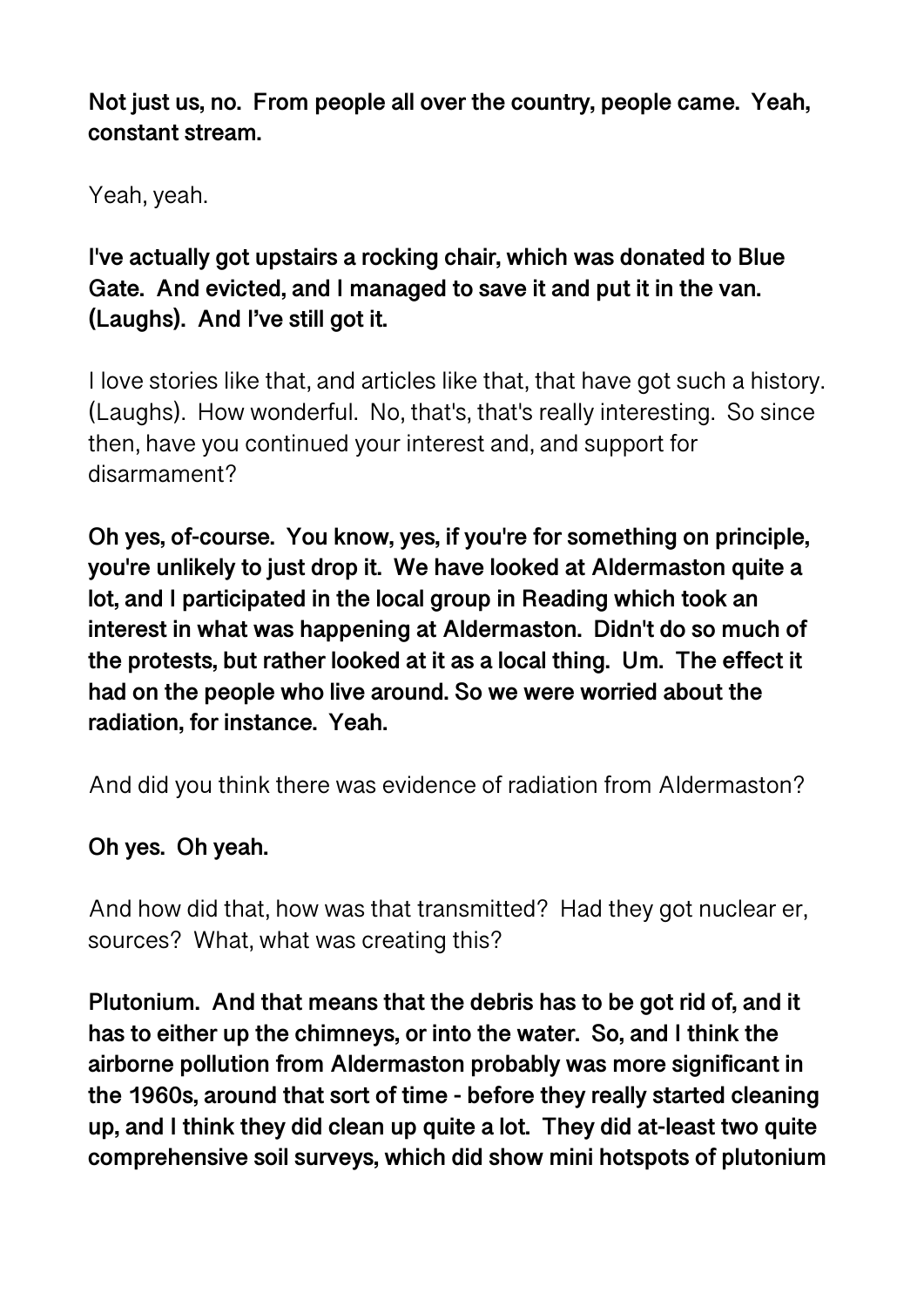**in soil. That was attributed to atmospheric testing in the 1960s. And definitely it was there, yeah.** 

Yeah, no, that's interesting. Sorry, just returning - your husband - he supported you the whole way through?

**Yes, as best he can.** 

Yes.

**He did go out on a Cruise Watch. And two of my children also continued to some degree. Er. Yeah. The family, they're all sort of at the late teenage stage. This went on over a decade, the whole of the 1980s. So it was right through their teen years, all of them.** 

Yes. I mean, that is interesting. And I'm quite interested in the legacy, as far as you're concerned, from your actions at Greenham.

#### **(Laughs). I don't know, I'm not sure of how to answer that.**

In terms of your own family it sounds as though they've continued their interest?

**Yes. It's the values behind it - so that nowadays we don't - we've gone quiet on nuclear disarmament. And we're more worried nowadays about climate change.** 

Right.

**But it's all part of the same picture. You know, it's, to me they're not separate things.** 

It's a continuum?

**Yeah.**